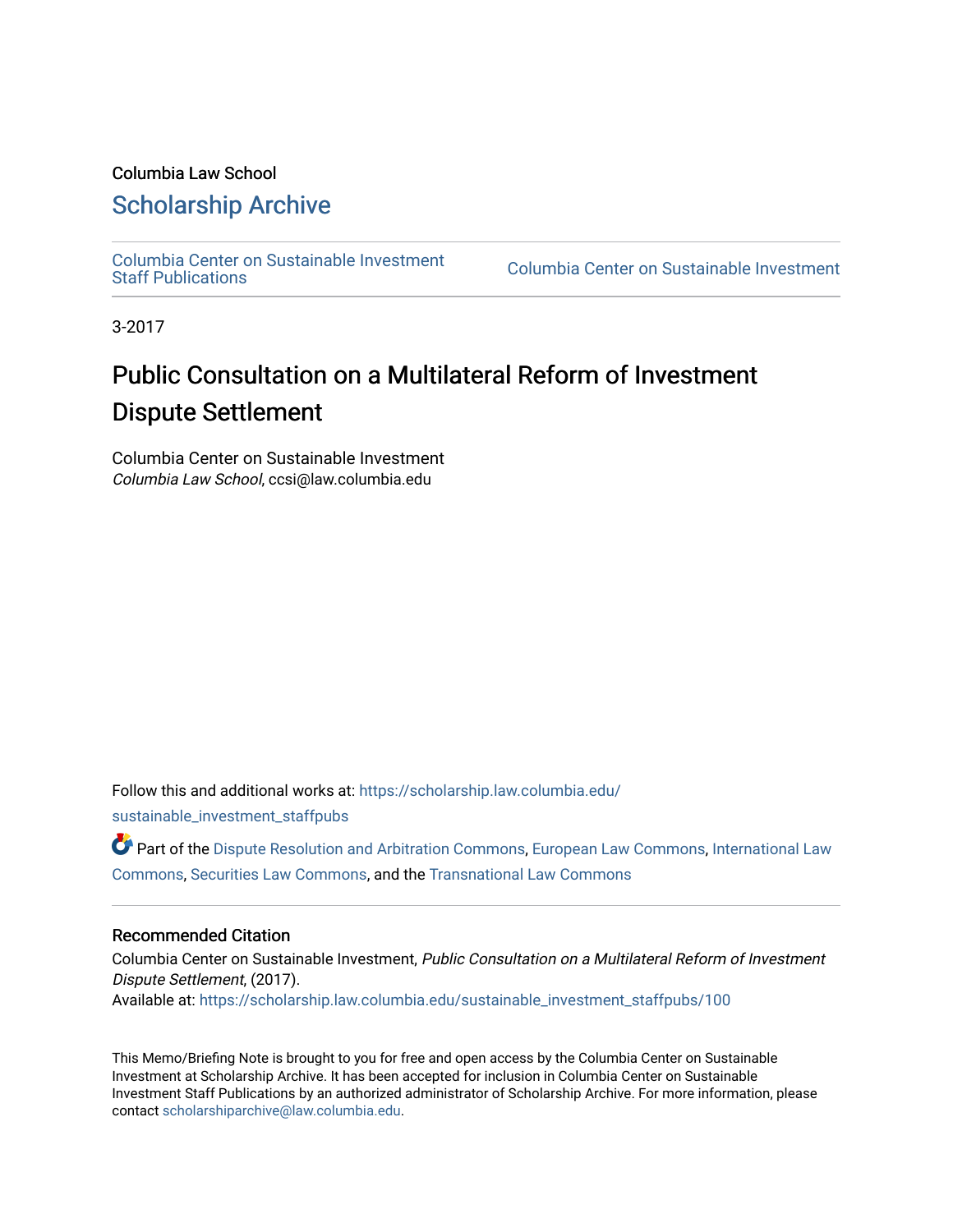

#### **Position Paper in support of opinions expressed in response to the European Commission's "Public consultation on a multilateral reform of investment dispute resolution"**

The Columbia Center on Sustainable Investment (CCSI) is grateful for the opportunity to provide input to the European Commission's (EC) "Public consultation on a multilateral reform of investment dispute resolution". CCSI, as a joint center of Columbia Law School and the Earth Institute at Columbia University, focuses on international investment, including related dispute resolution mechanisms, and its impacts on sustainable development.

This Position Paper is submitted by CCSI in response to question 63 of the questionnaire. We would like to take this opportunity to address the reasons for which we were unable to answer the majority of the substantive, multiple choice questions on the proposed Multilateral Investment Court (MIC) and/or Multilateral Appeal Tribunal (MAT) that are posed in the questionnaire. Questions 27 through 61 are consistently phrased in such a way that respondents must indicate that either the existing ISDS system or the MIC/MAT best solves the problem in question. In many cases, no feasible response is provided for respondents to indicate that neither ISDS nor the MIC/MAT is sufficient. Further, the "neutral" response is "I don't know / I don't have an opinion," which is clearly an inaccurate response when a respondent does know and/or does have an opinion but feels that none of the available responses adequately address the issue. Write in questions that ask for elaboration on a bubble response similarly frequently do so in the context where the respondent has agreed with the phrasing of the question the first place and only in a minority of cases permit more open ended comments. In other words, the questionnaire contains questions in form, but many of the response options are extremely limited in fact. In order that our responses are not misconstrued to support the MIC/MAT or the current ISDS system, we have been unable to answer the majority of the form questions, and would like to take this opportunity to explain our reasoning as to why we could not provide responses.

As noted in the EC's public consultation questionnaire, many countries and other stakeholders are currently engaged in substantial debate surrounding the investor-state dispute settlement (ISDS) system that has been created by and included in over 3000 existing international investment agreements (IIAs). ISDS has increasingly raised concerns among governments and other stakeholders with respect to the legitimacy, neutrality, transparency, consistency and cost of these disputes, particularly as a growing number of disputes involve challenges to a wide range of government measures that are taken in good faith and in the public interest.

While the EC should be commended for its initiative to reform what is widely perceived as a broken ISDS system, the proposed MIC/MAT fall dramatically short in addressing the most problematic aspects of the ISDS regime and in fact would serve to further expand and entrench the controversial ISDS mechanism.

CCSI's work is based on the premise that when done correctly, increasing certain kinds of investment flows between nations can be positive, and even necessary, to achieve sustainable development objectives. Relatedly, CCSI believes in the necessity of using international law mechanisms to shape government actions and to hold governments accountable when international laws and norms have been violated. We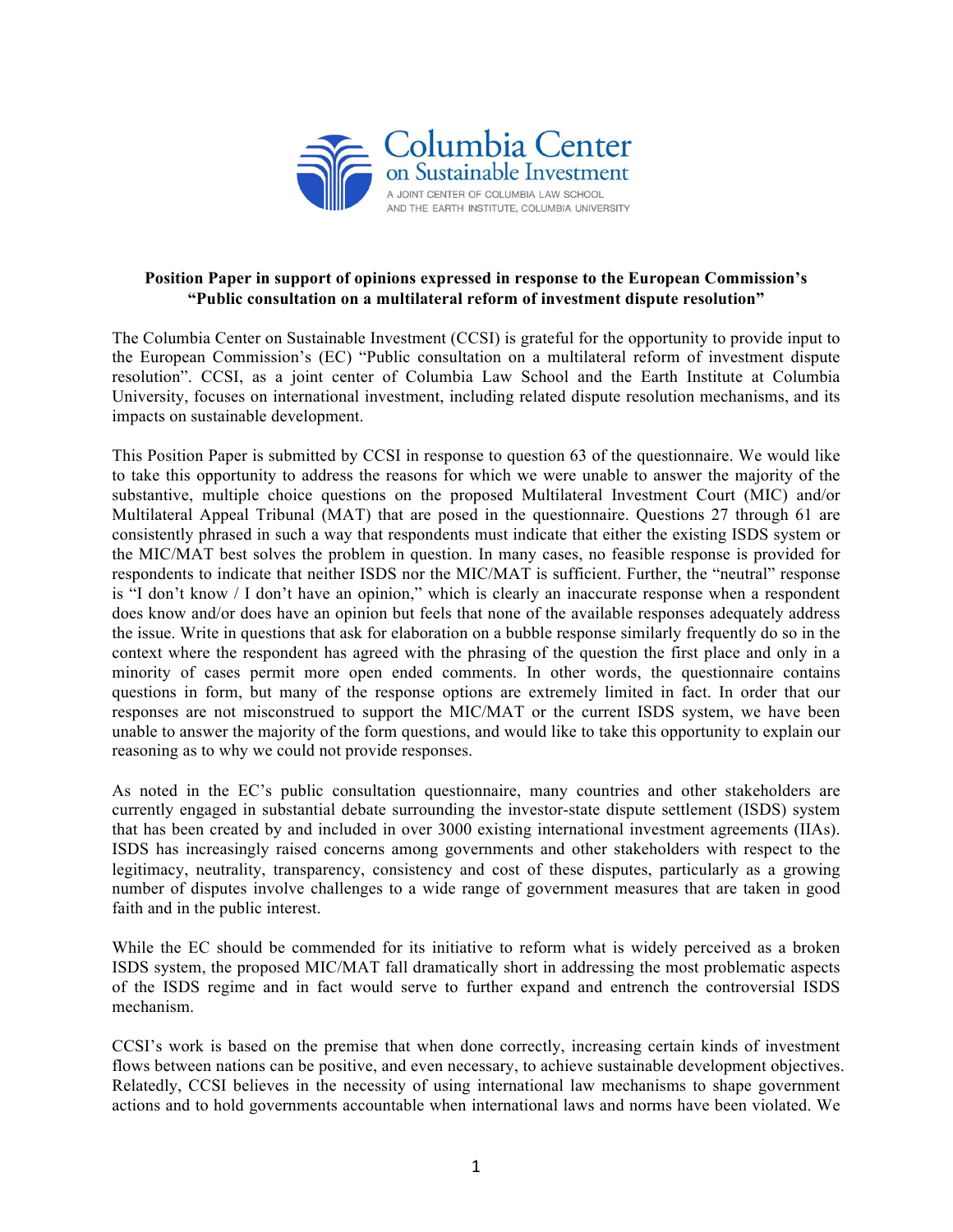regret, therefore, that the EC, in formulating the MIC/MAT proposal and in its related public consultation, is not asking more fundamental questions surrounding what goals the multilateral investment system should be seeking to achieve and how best to structure a system to achieve those goals.

Investment treaties are, by their terms, instruments that aim to promote investment flows, and typically require states to provide certain standards of protection to foreign investors at the international as opposed to domestic law level. They frequently enable investors to easily enforce these treaty-based state obligations through the inclusion of an ISDS mechanism. While the MIC/MAT proposal aims to address some of the problematic aspects of ISDS including errors in the application or interpretation of law, manifest errors in the appreciation of the facts, lack of arbitrator neutrality and lack of transparency in dispute settlement proceedings, it does not propose to, and even boasts that it will not, seek to impact or change substantive legal protections provided to foreign investors. We thus view the MIC/MAT as an alternative to the ad hoc nature of the current ISDS practices in the most limited sense, but it remains a fundamentally flawed system that will apply the same damaging substantive laws and continue to sit as a supranational body that problematically permits only foreign (and not domestic) investors to completely bypass the relevant domestic legal systems and have their disputes heard by a supranational body.

Looking back to why the ISDS regime was developed in the first place, proponents frequently cite four broad objectives for the inclusion of this kind of dispute resolution system in IIAs, claiming that it: (1) is necessary to the overall IIA objective of increasing investment flows; (2) depoliticizes investment disputes; (3) improves governance and the rule of law in host countries; and (4) provides investors remedies for harms. These objectives are of varying degrees of importance to multinational enterprises, home states, host states, and other stakeholders, but none of them stands up to scrutiny. <sup>1</sup> **Because the proposed MIC/MAT does nothing to change the substantive laws contained in IIAs and continues to provide a parallel and privileged system for foreign investors, we do not view the MIC/MAT as sufficiently addressing any of the following issues.** 

Taking each of these purported objectives in turn, evidence that IIAs (let alone IIAs that rely on the ISDS mechanism) actually increase investment flows is inconclusive.<sup>2</sup> While some researchers have found a tentative correlation between IIAs signed and investment received, persistent challenges have undermined

<sup>&</sup>lt;sup>1</sup> See Lise Johnson & Lisa Sachs, "The Outsized Costs of Investor-State Dispute Settlement," AIB Insights 16(1) (2016), *available at* http://ccsi.columbia.edu/files/2016/02/AIB-Insights-Vol.-16-Issue-1- The-outsized-costs-of-ISDS-Johnson-Sachs-Feb-2016.pdf; *see also* Jonathan Bonnitcha, Lauge Poulson & Jason Yackee, "Costs and Benefits of an EU-USA Investment Protection Treaty," Report to the UK Department of Business Innovation and Skills (2013).

 $2$  Christian Bellak, "Economic Impact of Investment Agreements," Department of Economics Working Paper 200, Vienna University of Economics and Business, August 2015; M. Hallward-Driemeier, "Do bilateral investment treaties attract FDI? Only a bit and they could bite," World Bank Policy Research Paper WPS 3121, 2003; J. Tobin & S. Rose-Ackerman, "Foreign direct investment and the business environment in developing countries: The impact of bilateral investment treaties," Yale Law School Center for Law, Economics and Public Policy Research paper No. 293; Lorenzo Cotula, et al. "China-Africa investment treaties: do they work?," International Institute for Environment and Development, December 2016, *available at* http://pubs.iied.org/17588IIED/; Hejing Chen, et al. "The Impact of BITs and DTTs on FDI Inflow and Outflow Evidence From China," CIGI Papers No. 75, August 2015; E. Neumeyer and L. Spess, "Do bilateral investment treaties increase foreign direct investment to developing countries?," World Development 33(10) (2005); J. Salacuse and N. Sullivan, "Do BITs really work? An evaluation of bilateral investment treaties and their grand bargain," Harvard Int'l L. J. 46(1) (2005).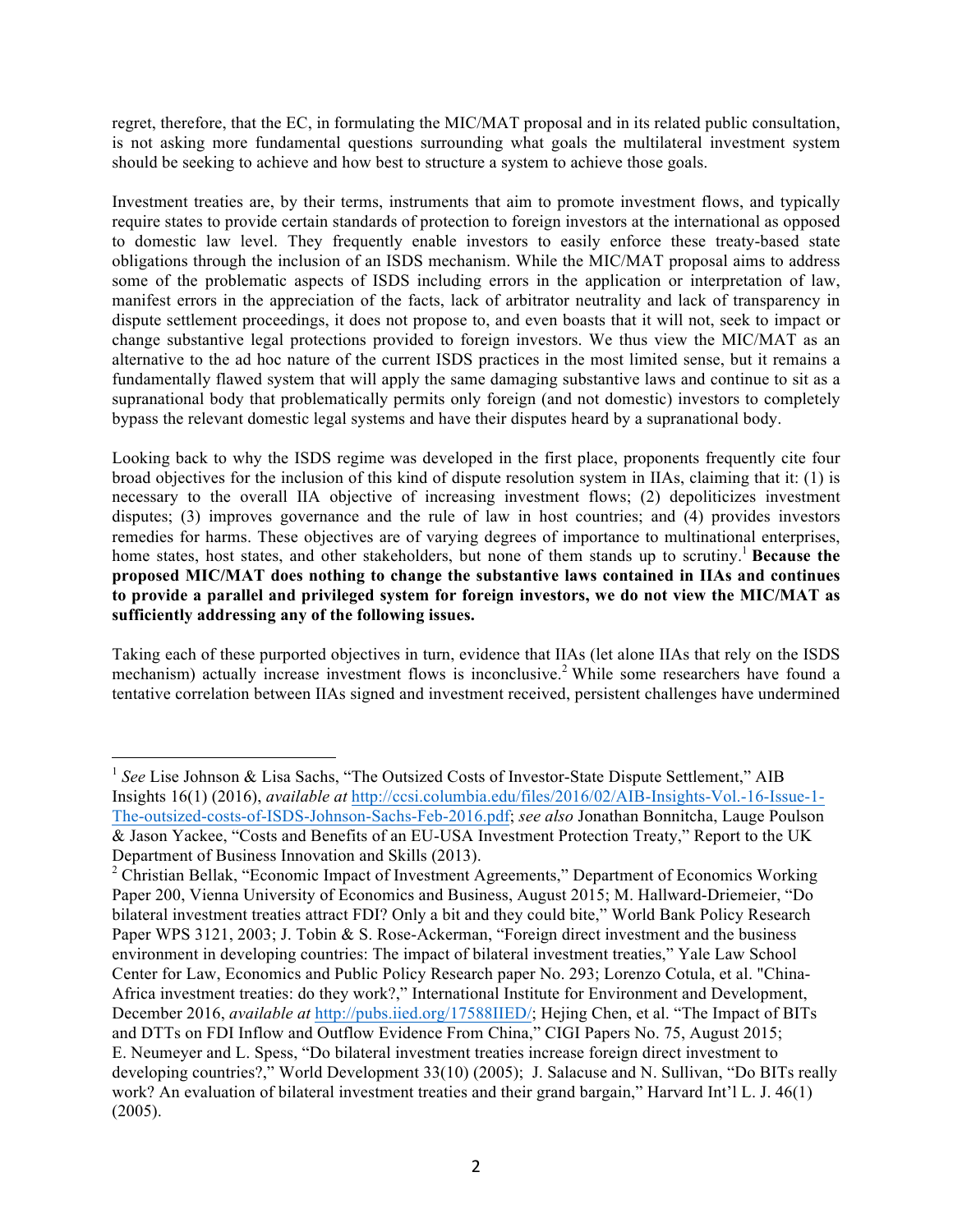the ability of researchers to identify any causal connections, much less analyze and understand the incentives behind the investment and the value of ISDS to the overall goal of increasing investment.<sup>3</sup>

Second, depoliticization of investment disputes, often discussed in sweeping and generic terms, can and should be viewed from many different and discrete perspectives (that of the home state, host state, investor, or of the dispute resolution system, per se). The specific contribution of the substantive legal protections found IIAs and/or the ability of only foreign investors to bypass the domestic legal system through an ISDS mechanism to the objective of depoliticizing investment disputes is questionable.<sup>4</sup> In any event, legalized resolution of disputes can occur in many different fora, including through the domestic courts of the host or home states as well as through state-state dispute settlement mechanisms. Further, it is questionable whether investor-state disputes can ever be truly depoliticized.<sup>5</sup> It is clear, however, that the ability of foreign investors to have privileged mechanisms through which to challenge host-state actions is neither necessary nor sufficient to depoliticize disputes.

Third, the relationship between IIAs, ISDS and domestic rule of law remains insufficiently explored. Empirical studies suggest that signing an IIA may have minor negative effects on the host-state rule of law, and that successful ISDS claims may also contribute to these negative impacts (though in statistically insignificant ways).<sup>6</sup> In-depth explorations of causal links between IIAs, ISDS and rule of law remain challenging from a methodological perspective, but it is in any event impossible to conclude that a positive relationship exists, and it remains possible that a negative correlation results.

Finally, with respect to the objective of providing remedies to harmed investors, neither IIAs nor ISDS awards provide a uniform or well-developed theory explaining their approaches to investor remedies. It is unclear whether ISDS tribunals award monetary damages to sanction or avoid enriching a wrongdoing host-state, to provide corrective justice for the investor, and/or to achieve the more utilitarian purpose of encouraging future investment. Nevertheless, cases reflect a basic aim of ensuring investors receive compensation for harms. At the same time, investors have other venues, including host-state courts or state-state dispute resolution options, in which to receive compensation, and the substantive ISDS/MIC/MAT protections for which investors receive compensation have significant costs.

Costs of ISDS that are not addressed by the MIC/MAT proposal include negative impacts on domestic law, policy and institutions as well as the costs of international liability and encroachment on domestic

<sup>6</sup> Lise Johnson, *Aligning Swiss Investment Treaties with Sustainable Development: An Assessment of Current Policy Coherence and Options for Future Action*, October 2015, *available at* 

<sup>&</sup>lt;sup>3</sup> See Todd Allee and Clint Peinhardt, Contingent Credibility: The Impact of Investment Treaty Violations on Foreign Direct Investment, 65 International Organization 401 (2011).

<sup>&</sup>lt;sup>4</sup> Martins Paparinskis, "The Limits of Depoliticisation in Contemporary Investor-State Arbitration," Select Proceedings of the European Society of International Law, Vol. 3, October 2010; *see* Yannick Rani, "Labor Provisions and Dispute Settlement in International Investment Agreements: An Inquiry into the Politicization of the Settlement of 'Labor Disputes'," YEARBOOK ON INTERNATIONAL INVESTMENT LAW AND POLICY 2014-2015, Andrea K. Bjorklund, ed. at 97 (describing the multi-faceted conflicts faced by regulating governments, between the public and private interest, on the one hand, and between differing public interest on the other)

<sup>5</sup> Theodor M. Posner and Marguerite C. Walter, *The Abiding Role of State-State Engagement In the Resolution of Investor-State Disputes*, 11 TRANSNATIONAL DISPUTE MANAGEMENT 1, January 2014..

http://ccsi.columbia.edu/files/2016/08/Aligning-Swiss-IIAs-with-SD-CCSI-June-2016-.pdf; Jonathan Bonnitcha, *Substantive Protection under Investment Treaties: A Legal and Economic Analysis*, at 136 (2014).